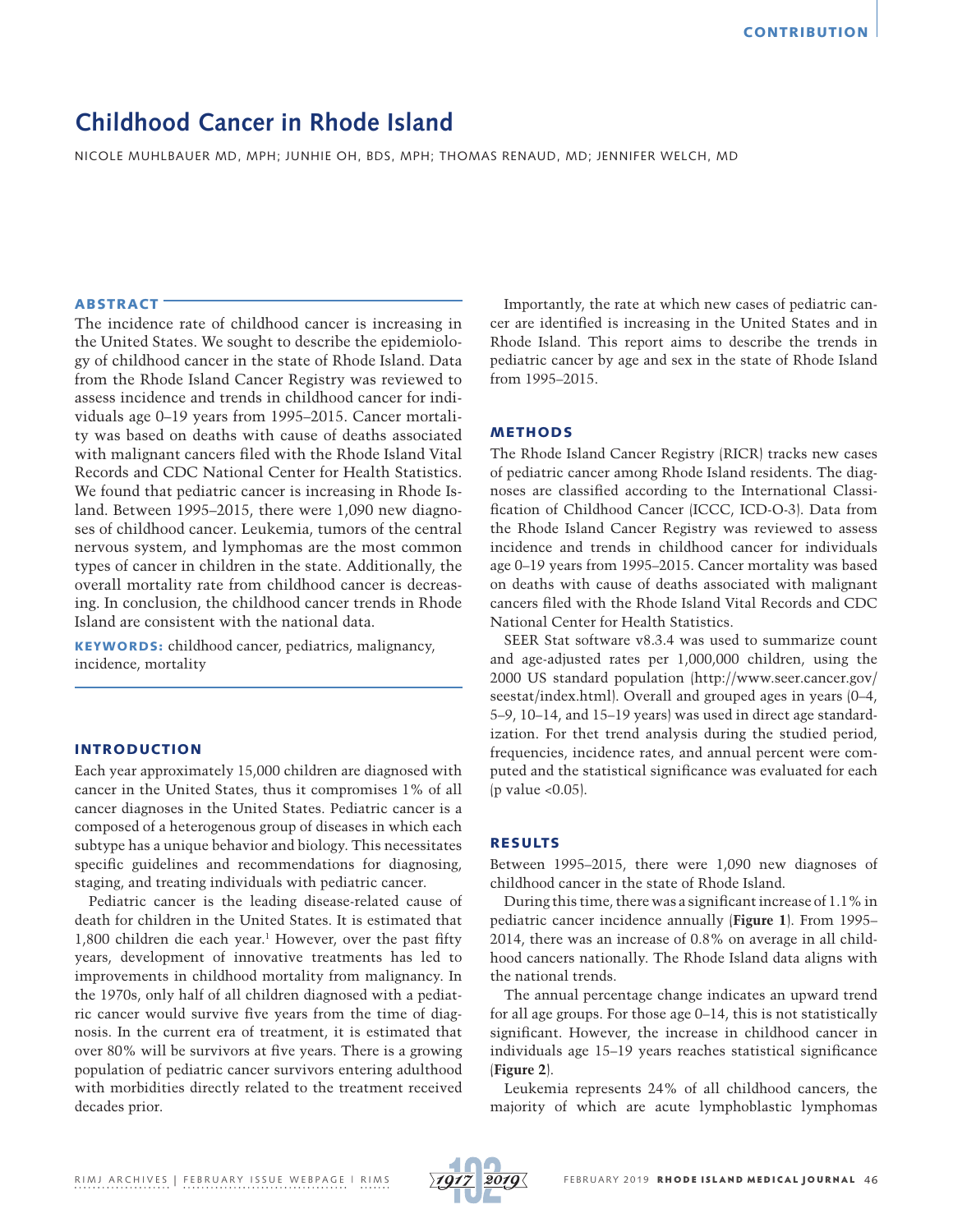

**Figure 1.** Incidence of Childhood Cancer in Rhode Island (1995–2015) and the United States (1995–2014)

**Figure 2.** Incidence of Childhood Cancer in Rhode Island by Age, 1995-2015



followed by acute myelogenous leukemias. The second most common pediatric cancer diagnoses are tumors of the central nervous system, which represent 19% of all childhood cancer. Brain tumors are the most common central nervous tumors, followed by spinal tumors. Lymphomas, which represent 13% of all cancers, include Hodgkin and non-Hodgkin lymphomas with Hodgkin lymphomas being more common. The less common pediatric cancer diagnoses include malignant epithelial tumors, melanomas, germ cell tumors, bone tumors, hepatic tumors, renal tumors, retinoblastoma, and others that cannot be classified (**Figure 3).**

There is a relationship between cancer subtype and age. Leukemias tend to decrease with age, whereas lymphomas increase with age. These trends are noted in both males and females. Neuroblastoma, kidney tumors, and retinoblastoma are nearly exclusive to younger children. Alternatively, bone tumors are most common in children age 5–9 years. Lymphomas, malignant epithelial tumors, and germ cell tumors frequently occur in older children (**Figure 3**).

Males and females develop childhood cancer at similar rates. The most common cancers in both males and females are leukemias, central nervous tumors, and lymphomas. Leukemias are more commonly diagnosed in males than females; females have a higher incidence of malignant epithelial neoplasms and melanomas. (**Figure 4**).

Between 1995–2014, 133 children died of childhood cancer in Rhode Island. The overall mortality rate from childhood cancer is significantly decreasing. National mortality from childhood cancer from 1995-2014 was reduced from 30.2/ million (1995–1999) to 15.9/million in 2014 (2000–2014) (**Table 1**). The 2015 mortality data is not available.

# **DISCUSSION**

The trends of childhood cancer in the state of Rhode Island are similar to the national trends regarding cancer-specific incidence rate and the demographic characteristics associated with cancer subtypes. Leukemia, central nervous

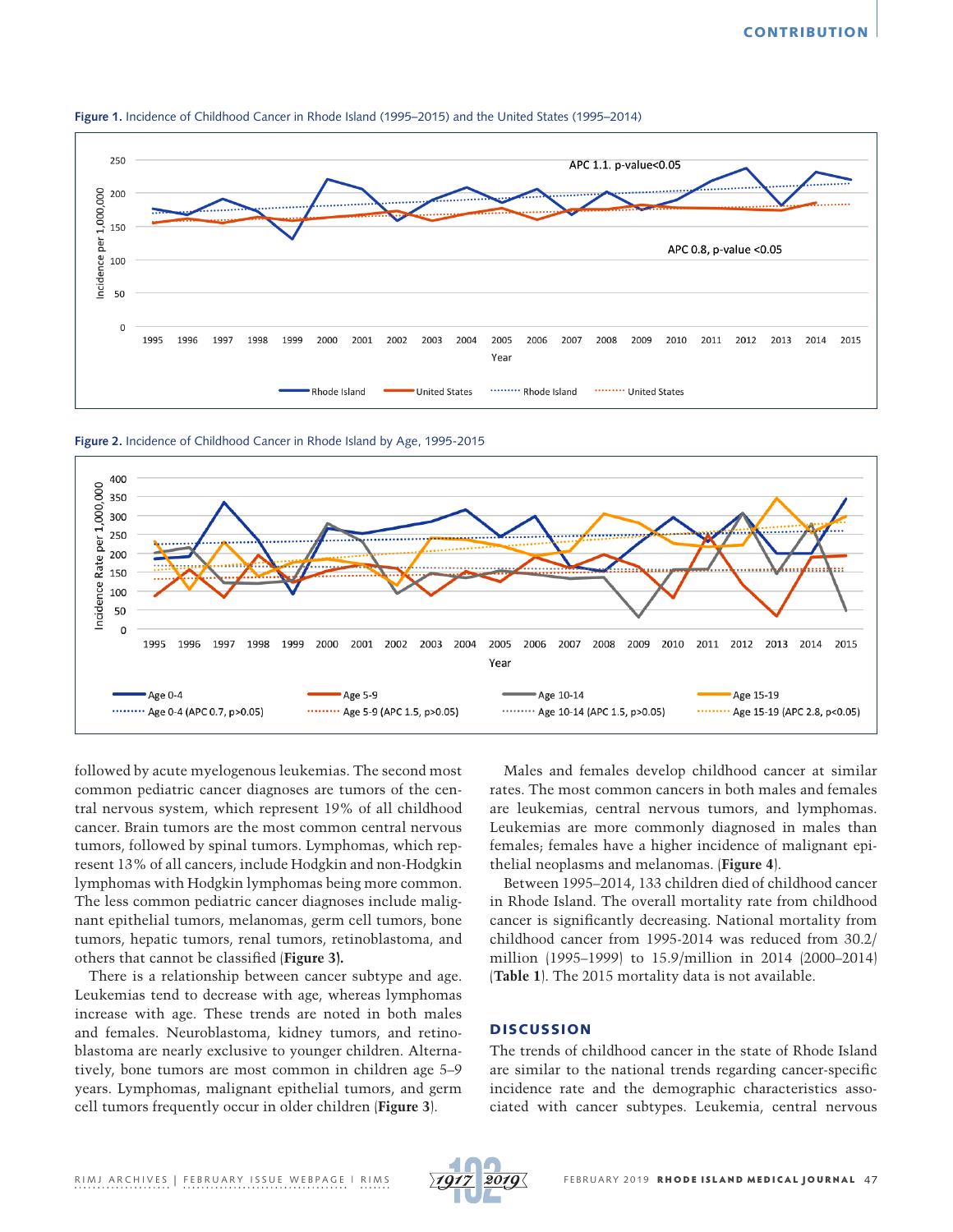



## **Figure 4.** Incidence of Childhood Cancer (ICCC) and Sex, 1995-2015